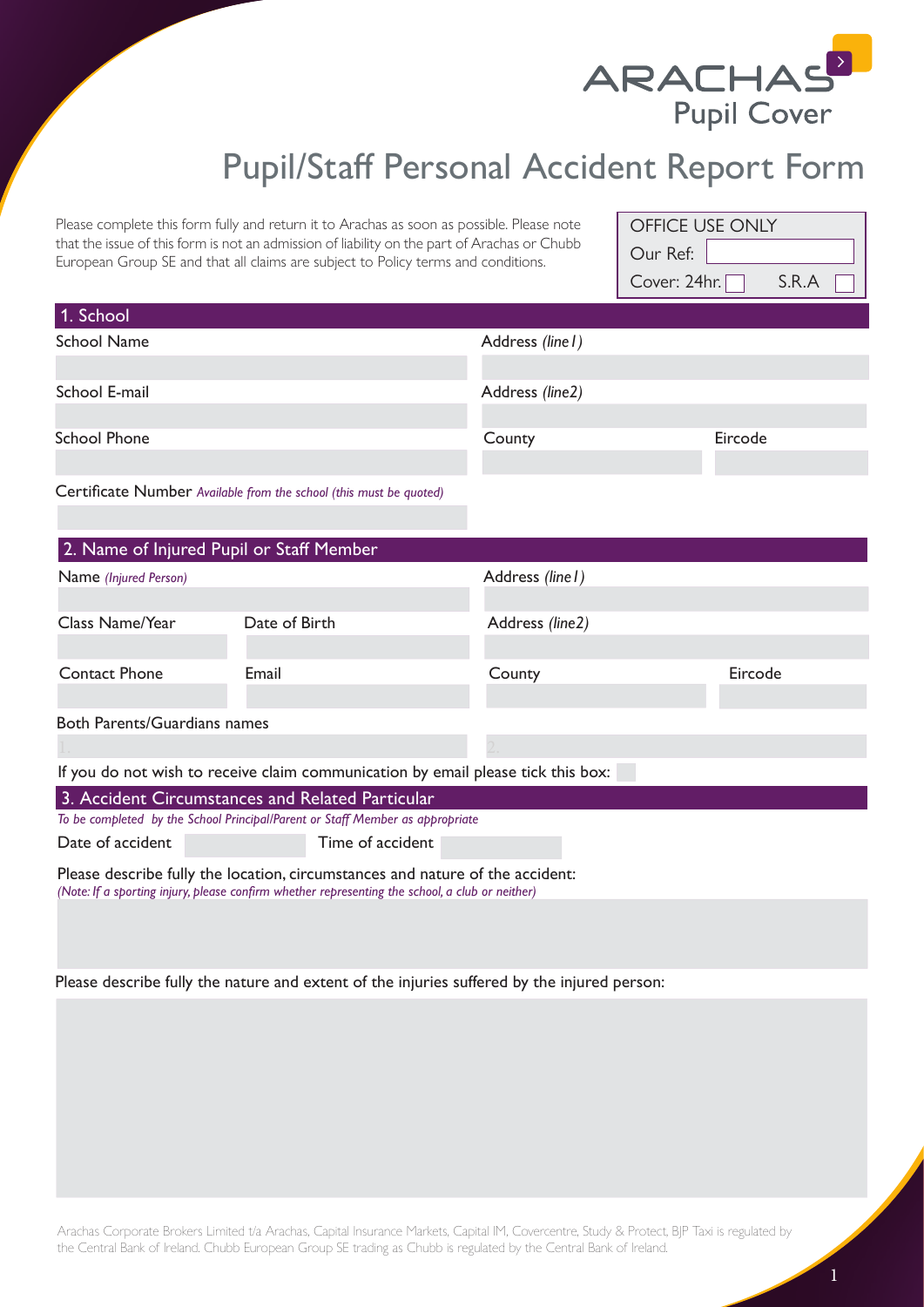## Pupil/Staff Personal Accident Report Form

Name and Address of Doctor/Dentist attending injured person:

| Health, etc.) or Medical Card cover?<br>Please identify the insurer:         |                                                                                                                                                   | Is the injured pupil or staff member the beneficiary of Private Healthcare Insurance (e.g. VHI, Laya Healthcare, Irish Life                                                                                                      | <b>Yes</b><br>No        |
|------------------------------------------------------------------------------|---------------------------------------------------------------------------------------------------------------------------------------------------|----------------------------------------------------------------------------------------------------------------------------------------------------------------------------------------------------------------------------------|-------------------------|
| (e.g. via a Sports Club or Youth Club etc.)?<br>Please identify the insurer: | Is the injured pupil or staff member the beneficiary of any other Insurance                                                                       |                                                                                                                                                                                                                                  | <b>Yes</b><br><b>No</b> |
| Have you put them on notice of this claim?                                   | If 'YES' please state the amount recovered to date, if any, from the above source(s)                                                              |                                                                                                                                                                                                                                  | No<br><b>Yes</b>        |
| <b>No</b><br>If 'NO' why not?<br>Yes                                         |                                                                                                                                                   | Are you entitled to recover any amount from Private Healthcare Insurance, Medical Card or other insurance?                                                                                                                       |                         |
|                                                                              |                                                                                                                                                   | Please state the amount you are seeking to recover from Chubb European Group SE, the underwriters of this policy:                                                                                                                |                         |
| If 'YES' between what dates?                                                 | Have the injuries described prevented attendance at school?<br>From                                                                               | To                                                                                                                                                                                                                               | <b>Yes</b><br>No        |
| Is the treatment complete?                                                   |                                                                                                                                                   | If 'No', please outline the nature of the treatment proposed and the anticipated completion date?                                                                                                                                | <b>Yes</b><br>No        |
| 4. Dental Injuries                                                           |                                                                                                                                                   | If you are making a claim for ongoing dental injuries please state the nature of the treatment which will be required                                                                                                            |                         |
| 5. Declaration/Discharge                                                     |                                                                                                                                                   |                                                                                                                                                                                                                                  |                         |
|                                                                              |                                                                                                                                                   | I/WE HEREBY CERTIFY that to the best of my/our knowledge and belief the statements and particulars contained<br>herein are fully made and that I/we have withheld no material fact concerning the accident or the injured party. |                         |
| (or Insured Person, if an adult)                                             |                                                                                                                                                   | Signature of Parent/Guardian Date Signature of School<br><b>Principal/Staff Member</b>                                                                                                                                           | Date                    |
| <b>Schools Pupil Personal Accident Policy)</b>                               |                                                                                                                                                   | (Parent/Guardian/Insured Person (over 18 years) must always sign. School Principal/Staff Member must also sign to confirm injured person is insured on the                                                                       |                         |
| 6. Payee Declaration                                                         |                                                                                                                                                   |                                                                                                                                                                                                                                  |                         |
|                                                                              | To be completed by Parent/Guardian in the event that the payee is not the Parent/Guardian<br>I/WE HEREBY CONFIRM that payment should be issued to |                                                                                                                                                                                                                                  |                         |
|                                                                              | Please state relationship of Payee to the Insured person                                                                                          |                                                                                                                                                                                                                                  |                         |
| Signature of Parent/Guardian<br>(or Insured Person, if an adult)             | Date                                                                                                                                              |                                                                                                                                                                                                                                  |                         |
| Before submitting form blegse refer to question 7 on the attached bage       |                                                                                                                                                   |                                                                                                                                                                                                                                  |                         |

*Before submitting form, please refer to question 7 on the attached page.*

Arachas Corporate Brokers Limited t/a Arachas, Capital Insurance Markets, Capital IM, Covercentre, Study & Protect, BJP Taxi is regulated by the Central Bank of Ireland. Chubb European Group SE trading as Chubb is regulated by the Central Bank of Ireland.